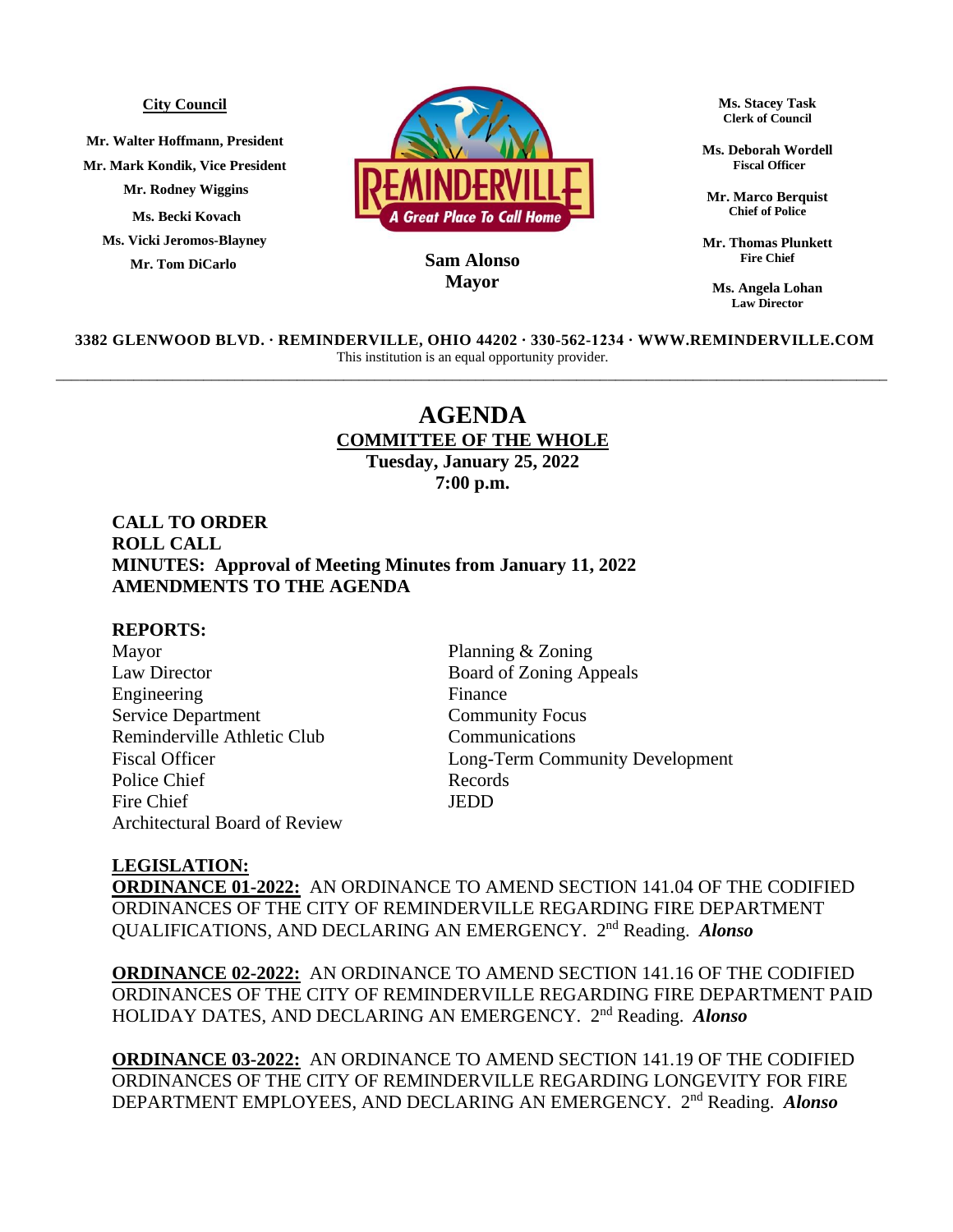**ORDINANCE 04-2022:** AN ORDINANCE TO AMEND SECTION 1501.01 OF THE CODIFIED ORDINANCES OF THE CITY OF REMINDERVILLE REGARDING OHIO FIRE CODE, AND DECLARING AN EMERGENCY. 2<sup>nd</sup> Reading. *Alonso* 

**ORDINANCE 05-2022:** AN ORDINANCE TO AMEND SECTION 1503.01 OF THE CODIFIED ORDINANCES OF THE CITY OF REMINDERVILLE REGARDING THE NATIONAL FIRE PROTECTION ASSOCIATION LIFE SAFETY CODE, AND DECLARING AN EMERGENCY. 2 nd Reading. *Alonso* 

**ORDINANCE 06-2022:** AN ORDINANCE REPEALING CITY OF REMINDERVILLE CODIFIED ORDINANCES AS RELATED TO THE CITY FIRE DEPARTMENT, AND DECLARING AN EMERGENCY. 2 nd Reading. *Alonso* 

**ORDINANCE 07-2022:** AN EMERGENCY ORDINANCE TO MAKE APPROPRIATION ADJUSTMENTS FOR THE 2022 CITY BUDGET, AND DECLARING AN EMERGENCY. 2<sup>nd</sup> Reading. *Alonso*

**ORDINANCE 08-2022:** AN ORDINANCE TO AUTHORIZE THE ESTABLISHMENT OF THE "BUILDING/ENGINEERING DEPOSITS FUND" FOR THE PURPOSE OF IMPROVING FINANCIAL REPORTING OF CERTAIN FIDUCIARY ACTIVITIES. 2<sup>nd</sup> Reading. Alonso

**ORDINANCE 09-2022:** AN ORDINANCE REPEALING CITY OF REMINDERVILLE CODIFIED ORDINANCES AS RELATED TO THE CITY FIRE DEPARTMENT, AND DECLARING AN EMERGENCY. 1 st Reading. *Alonso*

**RESOLUTION 01-2022:** A RESOLUTION CONFIRMING THE APPOINTMENTS OF THOMAS PLUNKETT, BENNY JONES, MATTHEW MILLER, AND MARK KONDIK TO THE VOLUNTEER FIREFIGHTERS' DEPENDENTS FUND, AND DECLARING AN EMERGENCY. 2 nd Reading. *Alonso* 

**RESOLUTION 07-2022:** A RESOLUTION TO COMPENSATE OHM ADVISORS FOR CONSTRUCTION SERVICES PROVIDED IN THE 2020 NAUTILUS TRAIL REPAIR PROJECT IN THE AMOUNT OF TWO THOUSAND FIVE HUNDRED FIVE AND 00/100 DOLLARS (\$2,505.00) AND DECLARING AN EMERGENCY. 1 st Reading. *Alonso*

**RESOLUTION 08-2022:** A RESOLUTION TO AUTHORIZE THE MAYOR TO ENTER INTO AN AGREEMENT WITH A & S ANIMAL CONTROL TO PROVIDE ANIMAL CONTROL SERVICES IN REMINDERVILLE, AND DECLARING AN EMERGENCY. 1 st Reading. *Alonso*

**RESOLUTION 09-2022:** A RESOLUTION TO HIRE SARAH KRAKOWSKI AS AN INDEPENDENT CONTRACTOR FITNESS INSTRUCTOR FOR THE REMINDERVILLE ATHLETIC CLUB, AND DECLARING AN EMERGENCY. 1 st Reading. *DiCarlo*

**RESOLUTION 10-2022:** A RESOLUTION AUTHORIZING ALL ACTIONS NECESSARY TO ACCEPT NORTHEAST OHIO PUBLIC ENERGY COUNCIL ("NOPEC") 2022 ENERGIZED COMMUNITY GRANT AND DECLARING AN EMERGENCY. 1 st Reading. *Alonso*